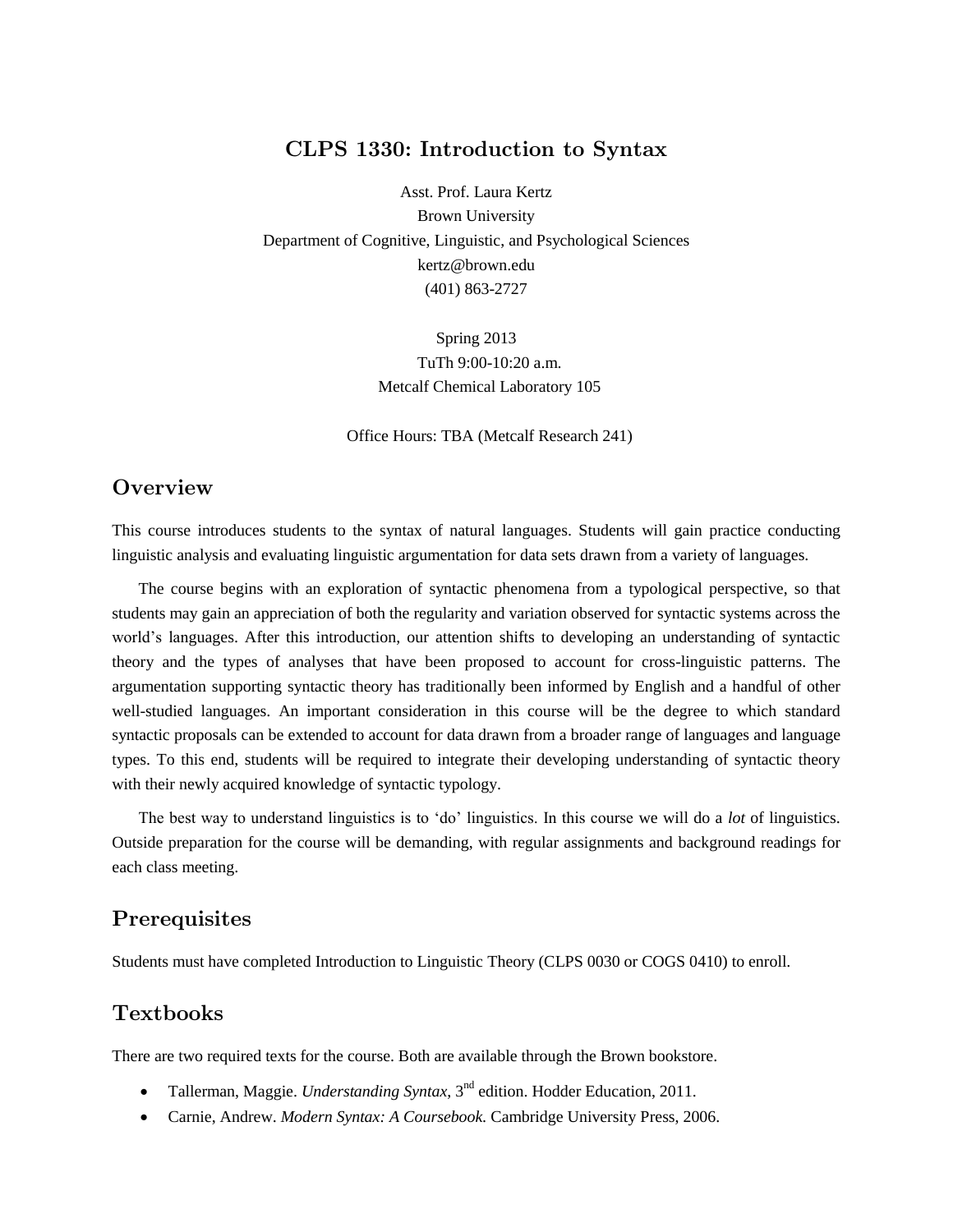### Format and Assessment

Course meetings will be conducted in an interactive lecture format. Students are expected to have completed readings prior to class and are encouraged to participate in discussion. Students will complete **homework assignments** (expected 5 or 6) and **two writing assignments**: a language profile and a short case study (called a 'squib'). Details for both assignments will be provided in class. Students will also **complete two take-home exams**: one midterm and one final.

Weighting of each of these components in assessing final grades will be as follows:

- 15% Homeworks
- 10% Language Profile
- 20% Squib
- 20% Midterm Exam
- 35% Final Exam

## Policies

Attendance at lecture is critical for gaining mastery of the material. It is understood that students may on occasion miss a class meeting, and on those occasions it is the student's responsibility to make up for the missed session (for example by obtaining lecture notes from a classmate). Students with **excessive absences** may find it difficult to maintain a passing grade.

Homeworks are due in class on the assigned date in hard copy. If you know that you are going to miss a class, you must email the homework to me prior to the start of class time to receive credit. Because homework solutions will be discussed in class, **no late homeworks** will be accepted. Late writing assignments (language profile and squib) will be marked down one letter grade per day and will not be accepted more than two days after the due date. **No accommodations will be made for late exams.** Exceptions to these policies on account of personal illness or other extenuating circumstances will of course be considered, but documentation from the Dean of the College is required.

All students are expected to adhere to the Brown Academic Code (available from the web site of the Dean of the College). Students are encouraged to **work together in groups** to master the concepts presented in class. Students are likewise permitted to discuss the concepts addressed in homework assignments with one another as well as solutions to homeworks, as long as each student completes his or her assignment independently, without collaboration and without referencing notes produced in collaboration with another student. Students are encouraged to form study-groups to review for exams up until the time that exams are distributed. **Once exams have been distributed, no collaboration of any kind is permitted.**